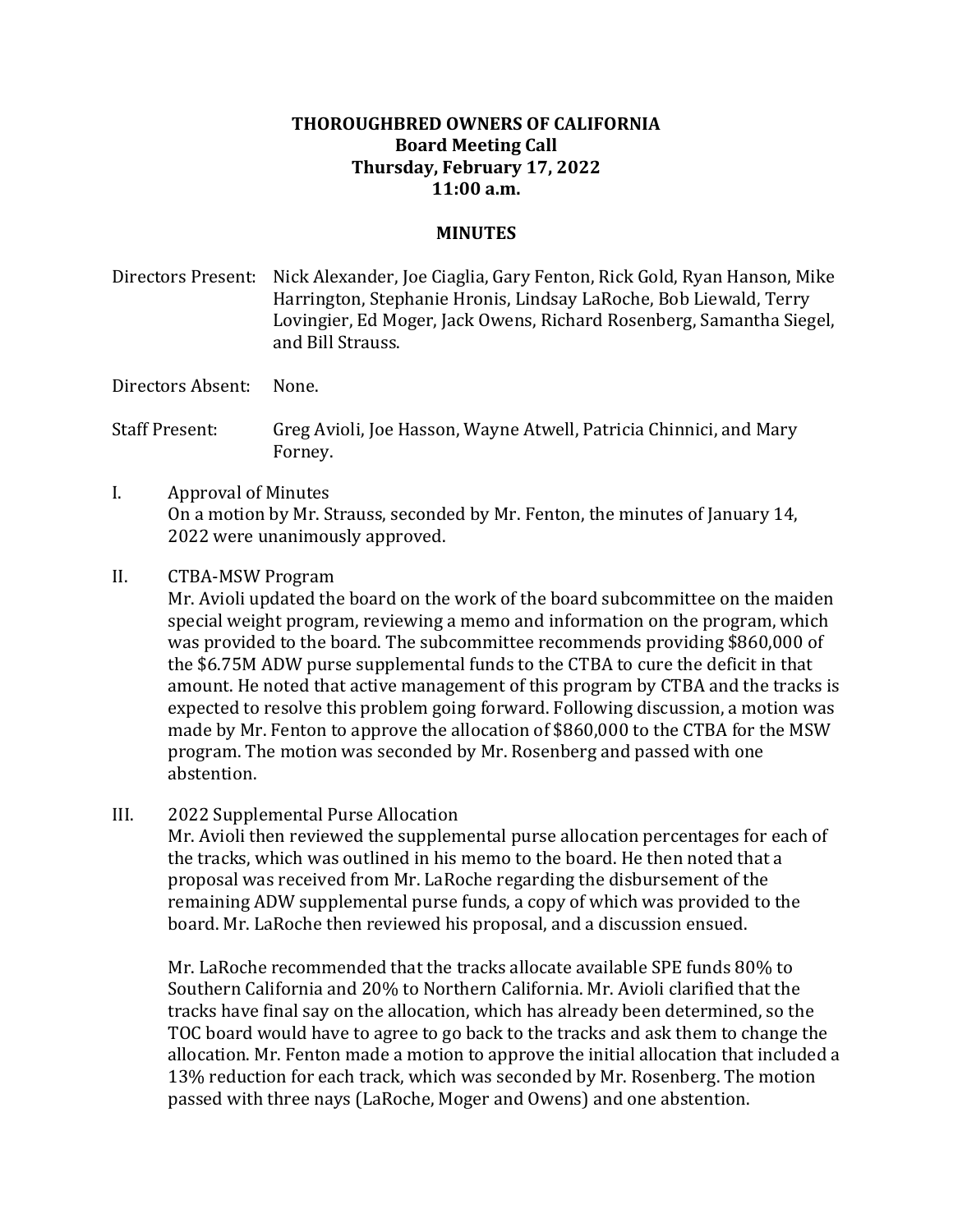Mr. LaRoche then made a motion that TOC request that Mr. Lovingier ask the CTBA board to consider moving up to five of the Golden State Series races up to Golden Gate Fields. Following discussion, the board felt that the Racing Affairs Committee should conduct additional research and discussion on the possible implications of the recommendation and bring a recommendation back to the board. Mr. Avioli suggested asking CTBA to make a presentation on the program to the Racing Committee. Following discussion, Mr. LaRoche withdrew the motion.

IV. Del Mar Purse Proposals

Mr. Fenton reviewed the Del Mar purse proposals for the 2022 summer meet, which were recommended by the Racing Affairs Committee and provided to the board. Following discussion, a motion was made by Mr. Fenton to approve the purse proposals, which was seconded by Mr. Rosenberg and unanimously approved.

V. HISA Funding Update

Mr. Avioli updated the board on HISA projected costs to California, reviewing a memorandum which was provided to the board. TOC staff is currently reviewing all costs incurred by U.C. Davis with a goal to reduce combined costs for U.C. Davis/CHRB, since those costs will still be in place with the addition of the HISA costs to California. Discussion ensued.

- VI. Update on FanDuel/Stronach Group Negotiations Mr. Avioli reviewed negotiations he and Mr. Liewald have conducted on the status of proposed extension of long-term wagering deals between FanDuel and The Stronach Group.
- VII. Dr. Blea Update

Mr. Avioli updated the board on the status of the issue with the State Veterinary Board regarding Dr. Blea. He added that the Veterinary Board is expected to issue citations for approximately an additional 30 California veterinarians in the next 30 to 60 days. It is expected that the board will suspend the vets but immediately reinstate them, which has been the normal practice during adjudication.

- VIII. Recap of Owner Appreciation Event at Golden Gate Fields Ms. Forney provided a recap of Saturday's owner appreciation event at Golden Gate Fields, which was attended by 120 owners.
- IX. Financial Report Ms. Chinnici provided a financial report for month and year end.
- X. Race Meet Reports

Mr. Avioli reviewed the race meet reports for Santa Anita and Golden Gate Fields to date.